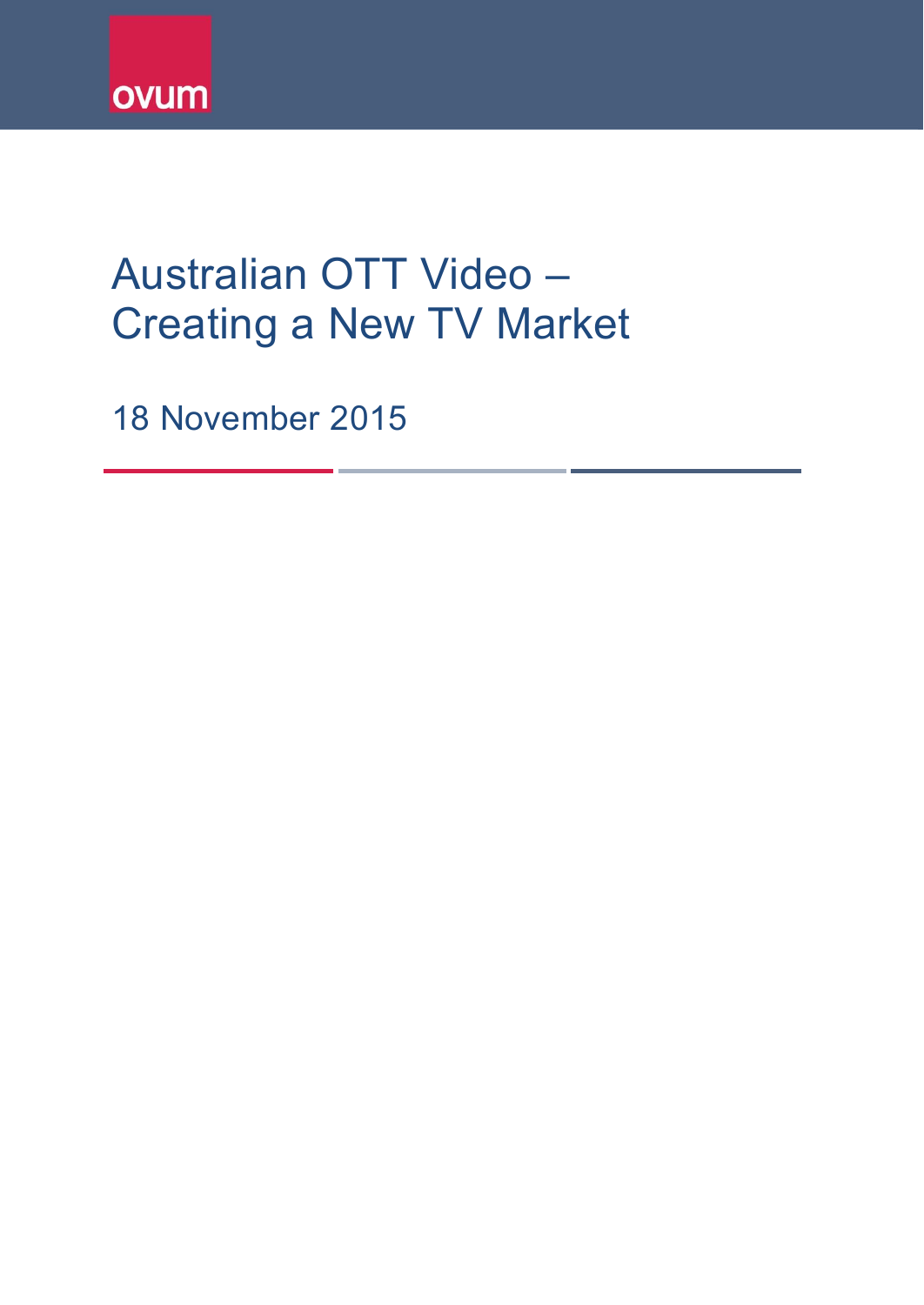## **Contents**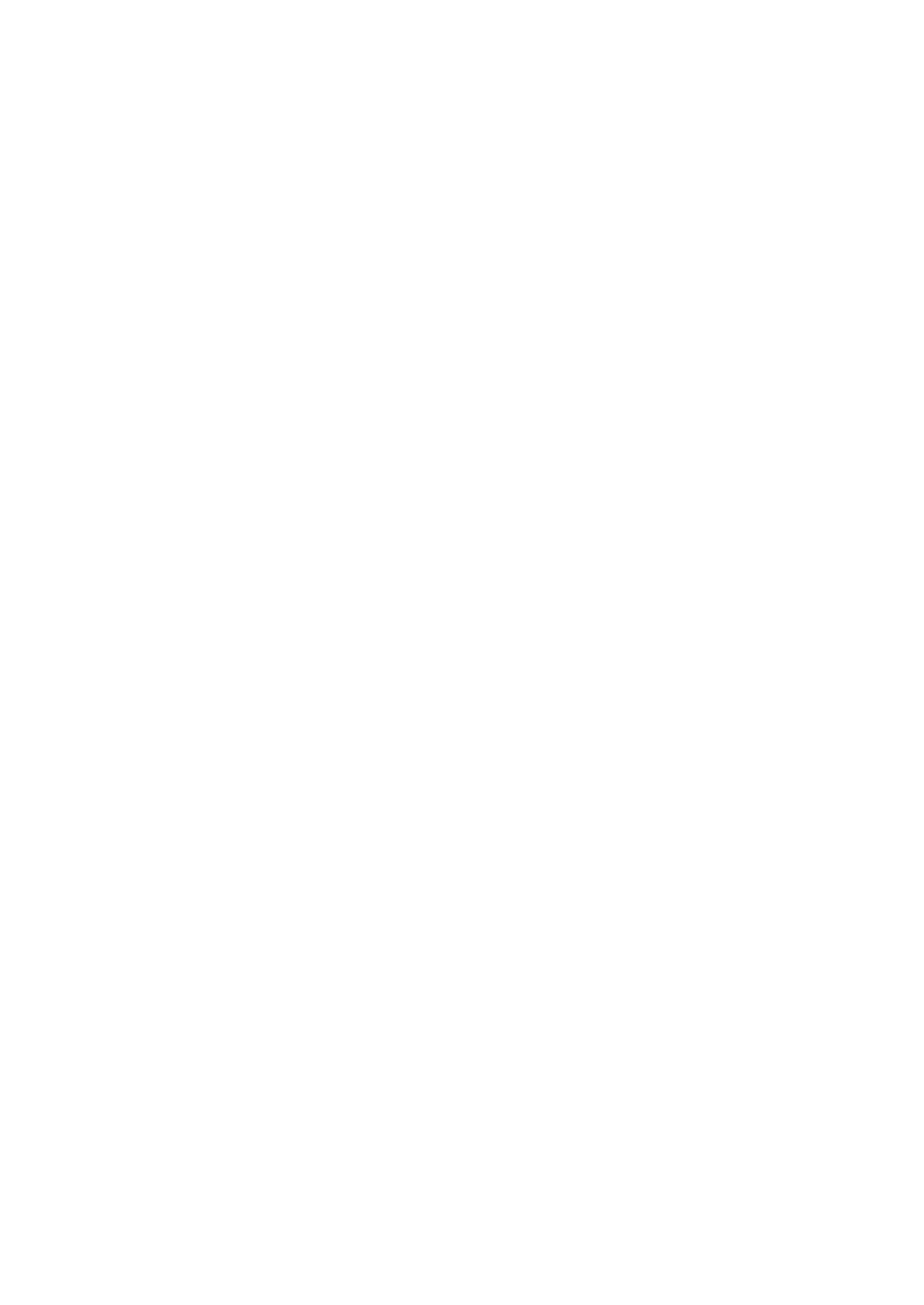## <span id="page-3-0"></span>Executive summary

- nbn end-user data consumption increased by 51% over the March-September period
- Increase due to the arrival of mass market OTT video services
- Ovum forecasting 4.7 million OTT SVOD subs in Australia by 2019 a 300% increase
- Booming OTT market will place increased strain on telco networks
- New investment will be needed to deliver required capacity increases

The recent boom in subscription video on demand (SVOD) services, driven by the launch of Netflix, Stan and Presto in Australia, was accompanied by a sharp rise in network data traffic. Average monthly download usage on the nbn<sup>TM</sup> network was 73GB in March 2015 but was 110GB by September, a rise of 51% in just six months. Some capacity problems arose this sudden increase in demand.

But video use in Australia is set to grow even further in the coming years, so further new capacity will be required as time passes. Ovum estimates that the number of SVOD subscribers in Australia will grow by a factor of 17 between the end of 2014 and the end of 2019. By that time, Ovum forecasts that there will be 4.707 million OTT SVOD subscriptions in Australia.

Other forms of OTT video delivery such as downloaded video-on-demand (VOD) will also grow significantly. Many users of these services will be individuals rather than households, with the number of screens per household proliferating; already, there are 2.3 TV sets per household, and 1.6 tablets, not to mention smartphones. Video traffic is already the driver of overall household traffic.

The capacity problems that were caused by SVOD video traffic in 2015 were addressed fairly quickly as telecommunications operators moved to add broadband capacity to cope with the increased data traffic. But the event raised questions about over-the-top (OTT) video, particularly where the responsibility rests for OTT service quality. There was also some confusion about the origin of the problems, which were not related to basic access speeds in the last mile, but to capacity in local and long-distance transmission that link up the last-mile networks.

These questions will only become more pressing as more OTT service providers and new video business models emerge over the coming years. The Australian video services market will look very different in 2019 compared to 2014. The main difference will be the new variety of services available. In 2012, Australia was still in the throes of the analog FTA switchoff, and traditional FTA and pay TV were completely dominant. In 2019, they will share the market with IPTV and a dramatically expanded OTT video industry.

OTT video is qualitatively different from more traditional video services such as free-to-air (FTA), pay TV and IPTV. FTA TV, pay TV and IPTV are all delivered by a single integrated service provider that can perform end-to-end management of service quality (or something very close).

In contrast, OTT video is delivered by multiple service providers across a value chain that is only loosely coordinated. No single provider is ultimately responsible for service quality and stability. This arrangement has the undoubted advantage that it is low cost, and this makes OTT video services cheap to buy. It will allow the delivery of a "long tail" of niche content that would otherwise be uneconomic, and this will greatly increase viewer choice.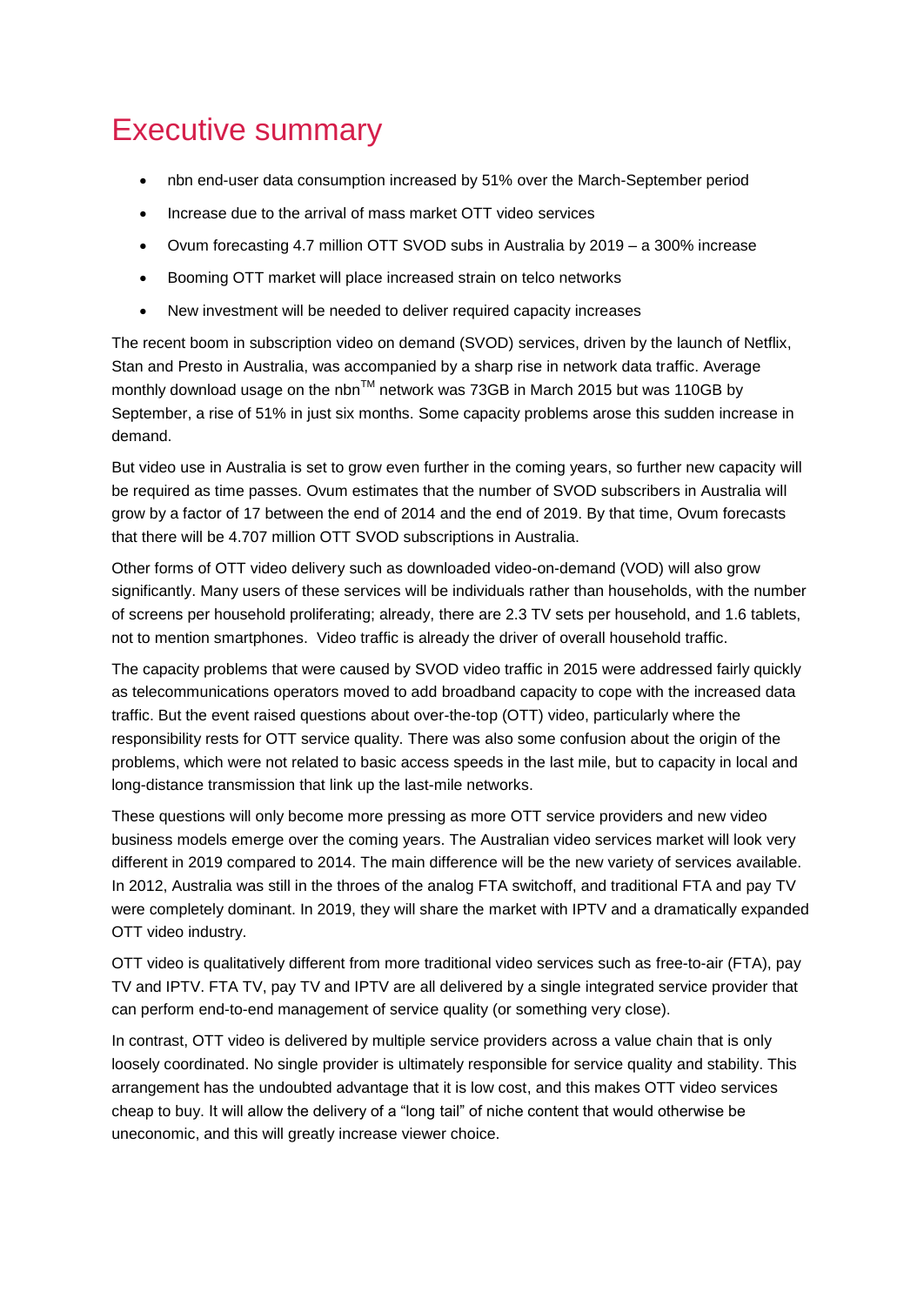But there is a price to pay for this. Service guarantees are limited, and service quality cannot reach the same levels as pay TV and IPTV unless OTT providers convert themselves into IPTV providers which would require major investment in new infrastructure. But investment on this scale is not going to happen, because it would undermine the prime attraction of OTT video to customers – its low cost and growing variety.

The purpose of this paper is to explain the origin of the tradeoff between cost and quality that customers will need to understand to get the best out of OTT video. Customers need to understand the strengths and weaknesses of each mode of video delivery - pay TV, IPTV and OTT video – and what are reasonable expectations of the newly-minted OTT services.

OTT video can deliver great customer benefits, but it also creates tensions between different players in the value chain that have erupted into open conflict in some markets. In the USA, this has manifested itself in a battle over net neutrality. In South Korea, it led to Korea Telecom briefly blocking video services to Samsung smart TVs to relieve capacity problems in 2012, prompting intervention by the regulator.

More recently in Spain, Netflix and rival Totalchannel have complained that their OTT video offer is being constrained by incumbent Telefonica's network policies, reducing picture quality and lowering streaming rates.

Fortunately, these tensions are somewhat mitigated in Australia because of our (almost) unique tiered data allowances which sees data usage roughly aligned with prices. There is profit in traffic growth that network providers can reinvest to address customer demand.

These tensions can be further mitigated, to the benefit of customers, if telecommunications retail service providers (RSPs) and OTT video players can cooperate to fund some focused infrastructure investment to manage the delivery of digital video content.

This creates a better experience for OTT video customers, and also creates a wholesale revenue opportunity for telecommunications service providers. This is the strategy now being adopted in advanced video markets, and it can deliver benefits in Australia too.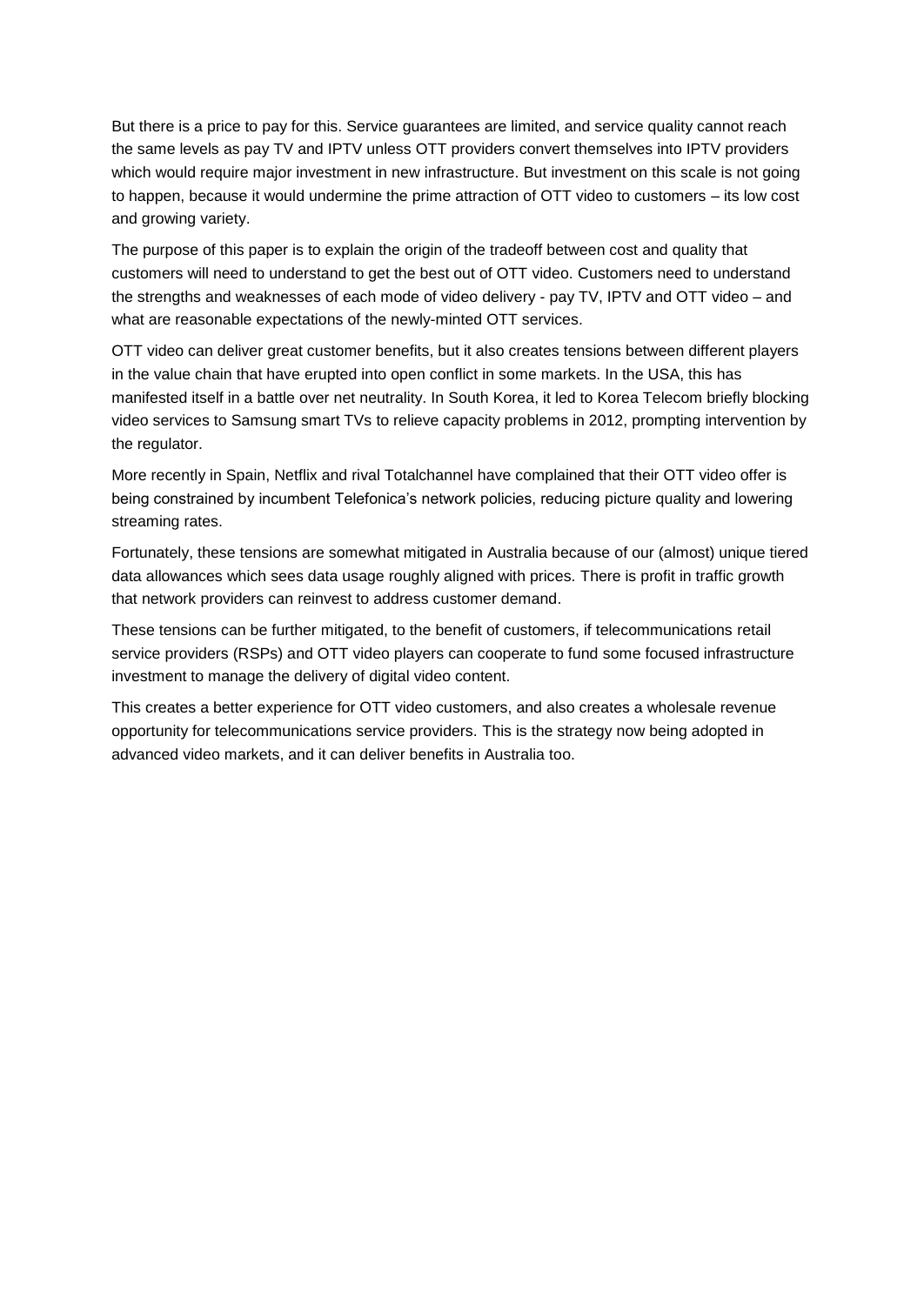## <span id="page-5-0"></span>Australian market evolution

### <span id="page-5-1"></span>Networked video in Australia: a snapshot

The level of competition in the Australian video entertainment market has stepped up in recent years. The entry of Netflix into Australia in 2015 is just the latest example of a proliferation of video services that have challenged traditional free-to-air (FTA) and pay TV services. Analog technologies have been completely displaced in recent years by digital technologies.

At the same time, demand is growing and personalized offers are emerging. Underpinning this trend is the proliferation of video screens in households. The average Australian household now has 2.3 televisions sets (42% Internet connected) and 1.6 tablets per household, along with multiple personal computers and personal devices<sup>1</sup>. This allows individuals within households to subscribe to their own content services, increasing the number of separate services.

There are now four basic firms of video entertainment delivery competing in the Australian market:

- Traditional free-to-air terrestrial broadcasting, now using digital multi-channel technology since the closure of analog TV services in 2013.
- Traditional pay TV services delivered over cable and satellite, also using digital technology.
- IPTV services being delivered over the telecommunications network. Ovum defines IPTV as TV delivered over a closed IP network. Some Fetch TV services work this way, however many services loosely described as "IPTV" in Australia are delivered over the open Internet, and are classified as OTT SVOD services by us.
- Over-the-top (OTT) video services, including video-on-demand (VOD) and streaming video on demand (SVOD) services, using the open Internet.

Superficially, all of these services are "television". However, each of these services has a different underlying delivery architecture. This report looks under the hood and examines how these different architectures affect the viewer experience. Expectations of quality and stability for each kind of service are different, and need to be understood to make sense of service performance.

The number of TV households in Australia is shown in Table 1, broken down by the primary kind of TV service. Most households will also use other kinds of TV, though to a lesser extent, and virtually all use traditional FTA television. (Note that Foxtel on T-Box subscriptions and some Fetch TV subscriptions are delivered over the open Internet, and are included in the OTT SVOD totals later in this report, rather than the IPTV total).

-

<sup>1</sup> Deloitte, *Media Consumer Survey 2014: Australian media and digital preferences – 3rd edition.*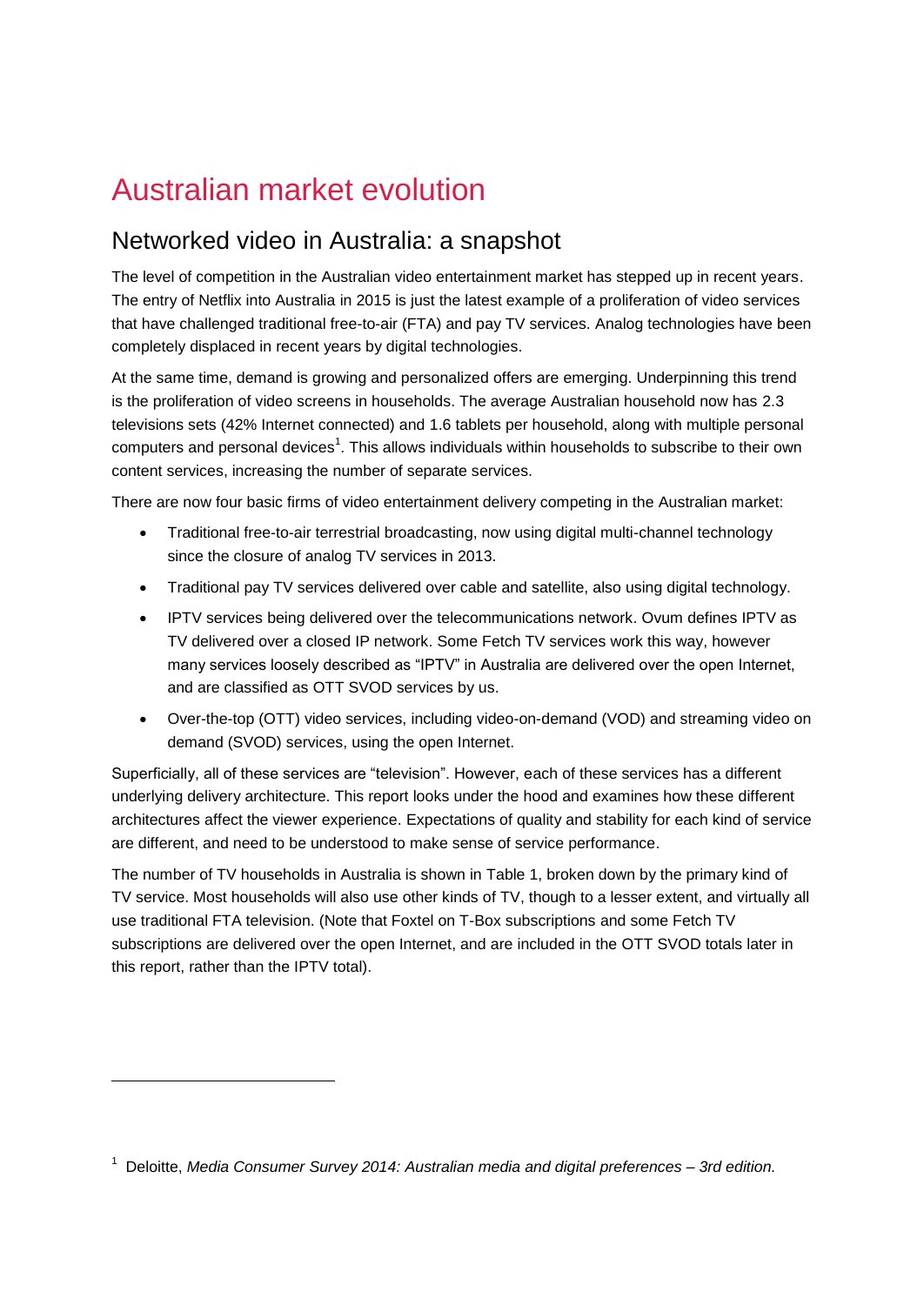| Table 1: Television households and subscriptions in Australia, historical |       |       |       |       |       |       |  |  |  |
|---------------------------------------------------------------------------|-------|-------|-------|-------|-------|-------|--|--|--|
| Year-end data (000s)                                                      | 2009  | 2010  | 2011  | 2012  | 2013  | 2014  |  |  |  |
|                                                                           |       |       |       |       |       |       |  |  |  |
| Pay TV subscriptions                                                      | 2,404 | 2,426 | 2,444 | 2,294 | 2,477 | 2,559 |  |  |  |
| <b>IPTV</b> subscriptions                                                 | 0     | 1     | 18    | 24    | 76    | 84    |  |  |  |
|                                                                           |       |       |       |       |       |       |  |  |  |
| Analog FTA TV households                                                  | 2,546 | 1,807 | 1,344 | 1,090 | 0     | 0     |  |  |  |
| Digital FTA TV households                                                 | 3,139 | 4,018 | 4,611 | 5,128 | 6,152 | 6,189 |  |  |  |
| <b>Total TV households</b>                                                | 8,207 | 8,371 | 8,538 | 8,692 | 8,849 | 9,008 |  |  |  |



Source: Ovum.

Legacy TV platforms such digital terrestrial television (DTT), direct-to-home (DTH) satellite, and cable technologies are all mainstays of the sector. Ovum has assessed the strength of each variety of TV service in the Australian market. In Ovum's view, Australia has a fairly balanced competition between different kinds of TV, with IPTV still relatively weak due to its early stage of development. However, we expect IPTV to grow somewhat with the rollout of the nbn $^{TM}$ .

#### <span id="page-6-0"></span>**OTT video services**

The threat to traditional television lies in OTT SVOD, which has suddenly burst into life with a range of extremely competitive offerings. While live shows, sports, and general entertainment are the domain of traditional players, premium local and international drama series are being made available in early windows by SVOD operators, attracting subscribers.

Netflix officially launched in Australia in March 2015, following years of operating in the Australian SVOD sector as a grey service. In response, DTT operator Nine has launched its own SVOD service, dubbed Stan, while Seven is providing Presto in a partnership with Foxtel. Ovum believes a competitive SVOD market will give rise to many "TV lite" offers from both traditional and OTT providers, designed to compete for FTA advertising and pay TV subscription revenues.

A major barrier to the mass market OTT video providers is the superior ability for live TV to deliver sports. In contrast, most OTT video services deliver pre-programmed streams (live or delayed), or downloaded movies and TV shows. As long as traditional service providers retain content rights over live events, they will be able to maintain some differentiation. OTT SVOD providers will need to think carefully about competing for these rights, and whether the high costs involved will be compatible with their low-cost service model.

Optus' recent acquisition of the EPL rights is a case in point. Lacking a broadcast network, Optus will mostly monetise EPL games by bundling them with Optus telecommunications services. However, it has been claimed that the costs of acquisition were around double the previous contract. Even if Optus strikes a deal with a traditional broadcaster to broadcast some games, most will be carried across the broadband network, and this kind of service will increasingly tax the Australian broadband infrastructure.

Beyond the mass market, there will also be more and more OTT video offers targeted at niche audiences such as ethnic language and special interest groups. These kinds of services are part of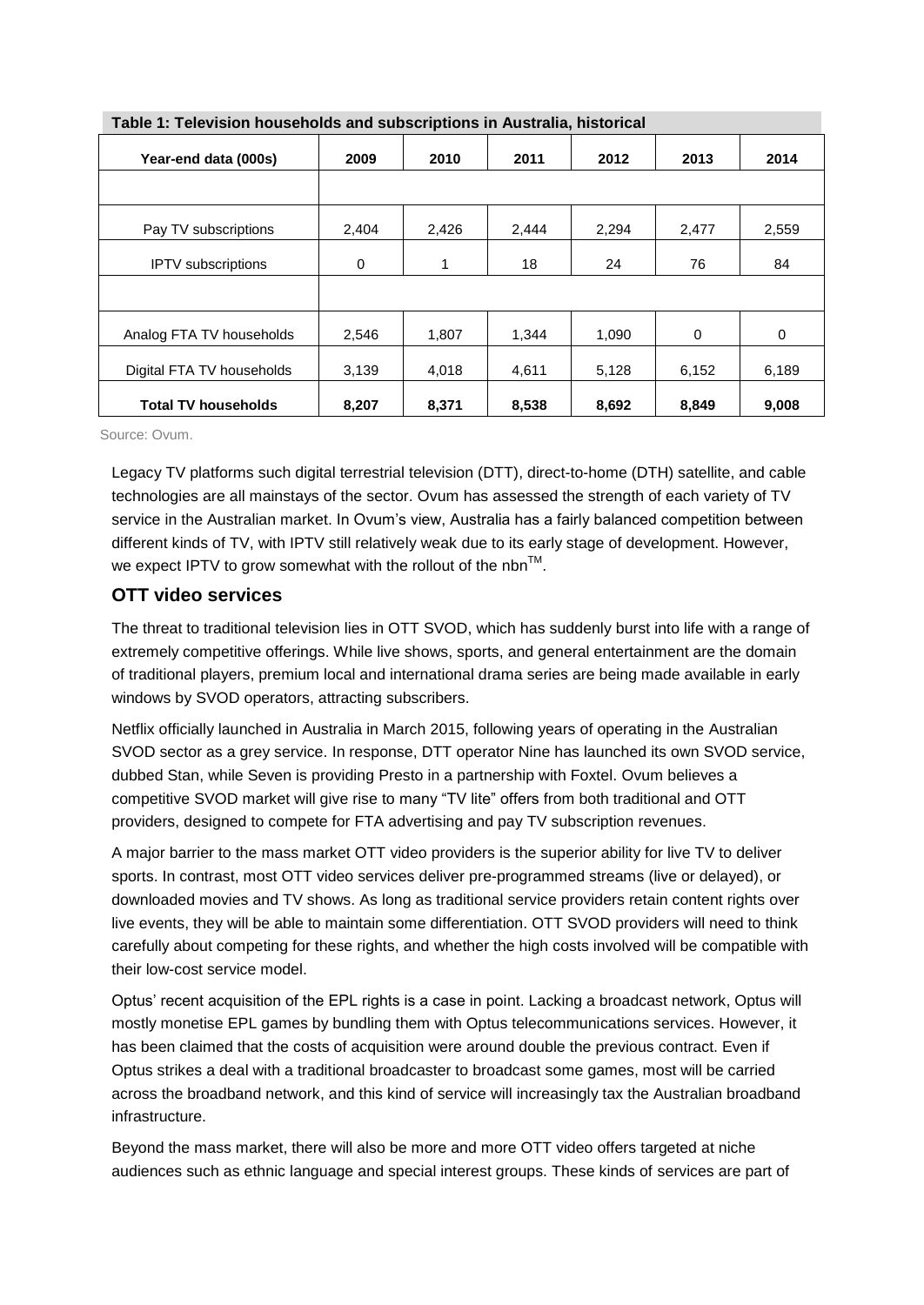the "long tail" of content that is enabled by the low cost delivery model of OTT video, but some niches are large. For example, World Wrestling Entertainment (WWE) in the USA has an SVOD subscription base of 1.2 million paying US\$10 per month. Services that cannot be economic on the dedicated infrastructures of traditional broadcasting will be viable on the OTT model.

#### <span id="page-7-0"></span>**Pay TV and IPTV**

28% of TV households took pay TV in 2014. The number of pay TV subscribers is growing, but only slowly as the addressable market for this high-end product has become fairly saturated. Around 2.8 million households subscribe to pay TV in Australia out of a total 8.8 million households. Most of these households are served by satellite but a significant minority are served through the Singtel Optus and Telstra cable networks (which will ultimately be transferred to the nbn).

Since Foxtel completed the acquisition of rival satellite pay direct-to-home (DTH) operator Austar in 2012, it has tightened its grip on the pay-TV market. The merger gave it 97% of the pay-TV market. As Telstra and SingTel Optus only resells services from the Foxtel platform, pay TV in Australia has become a quasi-monopoly. In December 2013, Foxtel said it was preparing to launch bundles. In February 2015, it launched a triple-play offering, initially using Telstra's ADSL network, but with plans to also use the nbn $^{TM}$ .

Ovum believes that Foxtel will continue to dominate the pay-TV sector. It has the vision and resources needed to take the innovative steps required to thrive across new and existing platforms. Foxtel's position as the leading premium pay-TV supplier has never come under any serious challenge. The long-term threat to Foxtel is from the competitive SVOD market.

In contrast to pay TV, IPTV has potential for significant expansion and more competition. However, long-term growth in IPTV is largely dependent on the rollout of Australia's National Broadband Network (nbn<sup>™</sup>), which is promising to deliver minimum network speeds of 25Mbps. Under its Multi-Technology Mix (MTM) plan, the nbn<sup>TM</sup> will use a mixture of fixed technologies – FTTP, FTTN, and HFC – in order to accelerate the deployment. As a result, IPTV growth is expected to be gradual and not an immediate threat to established TV platforms, such as cable, DTH, and DTT. Only true closed IP IPTV services are included in our estimates and forecasts of IPTV.

Telstra had 185,000 Foxtel on T-Box customers at mid-2014, enjoying a content package based on Foxtel content (but based on a mixture of IPTV and OTT technologies, rather than true fully-managed IPTV). Ovum therefore defines Foxtel on T-Box as an SVOD service, not an IPTV service.

Rival IPTV provider Fetch TV offers both a fully-managed closed IP IPTV service and SVOD video solutions to telecommunications retail service providers (RSPs) such as Optus and Dodo. By April 2015, it had over 200,000 subscribers (95% of them sold through RSPs). A partnership between Fetch and Netflix is expected to encourage subscriber growth. Fetch TV allows any user to buy its service with any provider, encouraging migration to Fetch TV service providers because the video data is often quota-free. Only Fetch TV's true IPTV services are included in our estimates and forecasts for IPTV.

#### <span id="page-7-1"></span>**Digital Terrestrial free-to-air TV (DTT)**

With the completion of the analog terrestrial TV switch-over in December 2013, all terrestrial TV in Australia is now digital.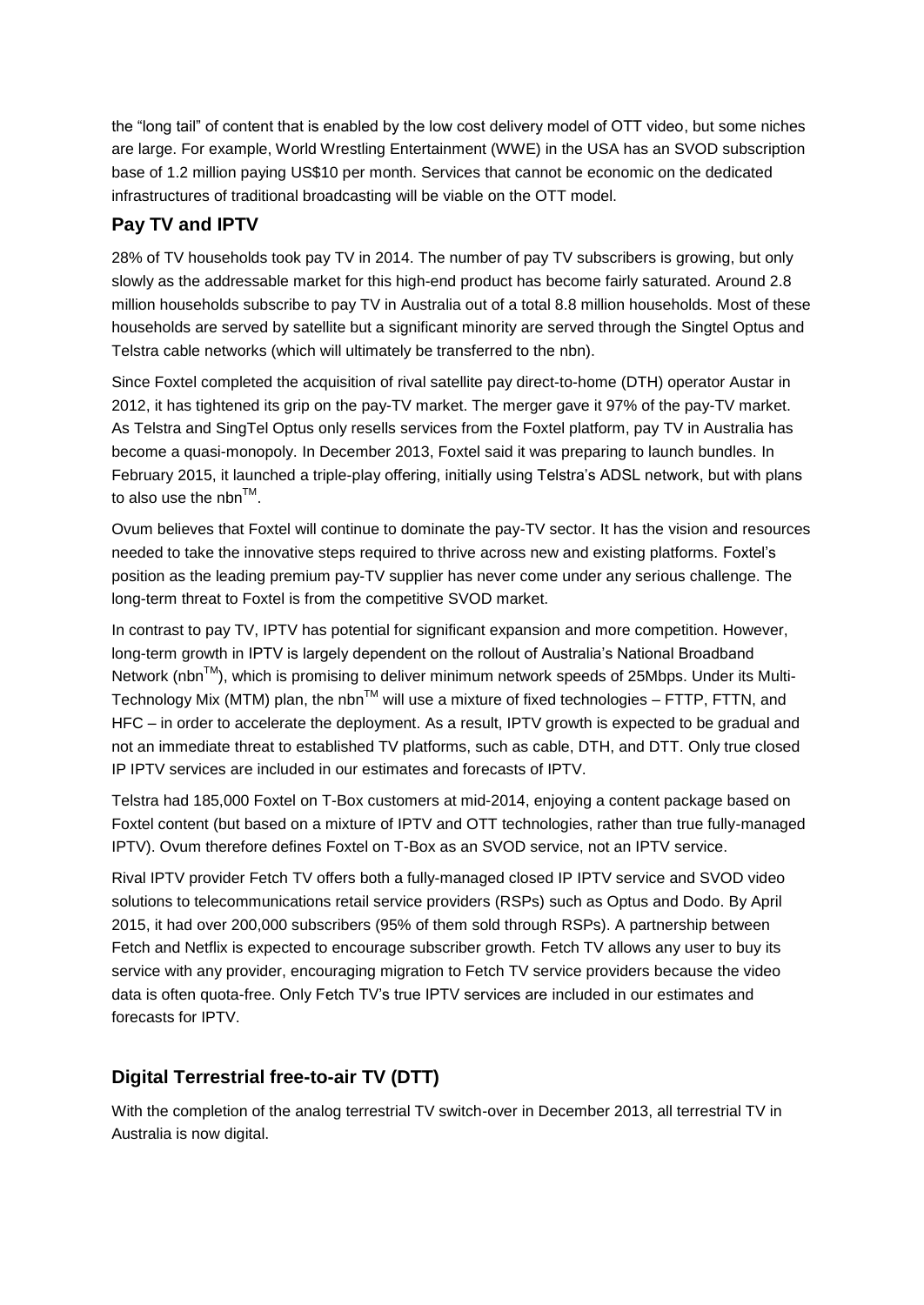In our view, Digital Terrestrial TV (DTT) has reached its peak. With analog terrestrial TV now switched off, most homes have made their decision on which digital technology to adopt. DTT will drop as other platforms grow in appeal and relegate DTT to a secondary service within a growing proportion of homes. However, this will be a slow process.

DTT networks will continue to compete with each other and with new entrants to win broadcasting rights for key sporting events, live events, and reality shows. Free TV will do its best to protect itself from pay-TV attempts to remove major sporting events from the country's anti-siphoning law list, which pay-TV groups are constantly lobbying to be relaxed. If those laws are relaxed, there is a danger that Australia's free-to-air networks will be negatively affected.

### <span id="page-8-0"></span>Australian market evolution

The Australian video services market will look very different in 2019 compared to 2014. The main difference will be the new variety of services available. In 2012, Australia was still in the throes of the analog FTA switchoff, and traditional FTA and pay TV were completely dominant. In 2019, they will share the market with IPTV and a dramatically expanded OTT video industry.

Ovum does not forecast that any kind of television, including FTA, will be abandoned. However, different kinds of television will capture more or fewer viewing hours as time goes on, and in some households the dominant form of television will shift from traditional services to IPTV or OTT services.

Table 2 shows Ovum's forecast estimates for the number of TV households and subscriptions for the growth of different kinds of TV in the Australian market, while Figure 1 shows these numbers in graphical format. (Note that Foxtel on T-Box subscriptions are delivered over the open Internet, and are counted in the SVOD line. Also, free trial SVOD services are not counted). In particular, Ovum forecasts that OTT SVOD subscriptions will increase by a factor of seventeen over the 2014 to 2019 period, to reach 4.707 million.

The total number of TV households (that use a television or equivalent) and the total number of FTA households (where FTA is still the primary source of television) are also shown to provide some perspective. In 2015, the difference between total TV households and FTA TV households is largely accounted for by pay TV subscriptions.

| <u>rabie 2. Television nousenous and subscriptions in Australia, forecast</u> |       |       |       |       |       |       |  |  |  |  |
|-------------------------------------------------------------------------------|-------|-------|-------|-------|-------|-------|--|--|--|--|
| Year end data (000s)                                                          | 2014  | 2015  | 2016  | 2017  | 2018  | 2019  |  |  |  |  |
|                                                                               |       |       |       |       |       |       |  |  |  |  |
| OTT SVOD subscriptions                                                        | 270   | 1,566 | 2,304 | 3,214 | 4,074 | 4,707 |  |  |  |  |
| Pay TV subscriptions                                                          | 2,559 | 2,644 | 2,724 | 2,836 | 2,931 | 3,031 |  |  |  |  |
| <b>IPTV</b> subscriptions                                                     | 84    | 90    | 108   | 170   | 232   | 290   |  |  |  |  |
|                                                                               |       |       |       |       |       |       |  |  |  |  |
| FTA TV households                                                             | 6,189 | 6,236 | 6,301 | 6,347 | 6,418 | 6,490 |  |  |  |  |
| <b>Total TV households</b>                                                    | 9,008 | 9,170 | 9,335 | 9,503 | 9,674 | 9,848 |  |  |  |  |

Source: Ovum. Foxtel on T-Box and some Fetch TV subscriptions are included in SVOD.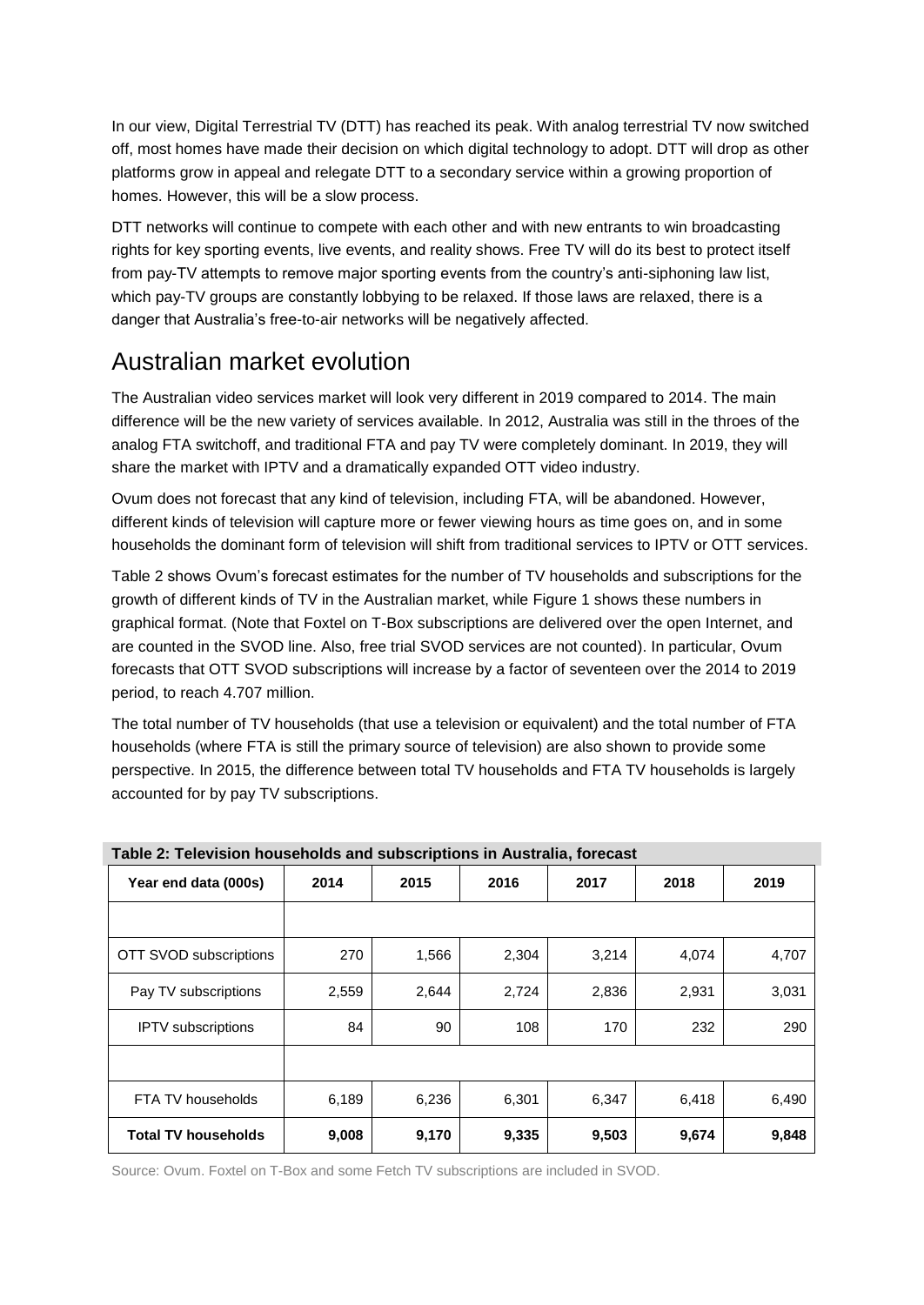It is important to note that the subscription numbers to not equate to households, because many households will have more than one of these kinds of services.

Virtually all of the "total TV households" will have access to and use FTA TV services to some extent. Total TV households is expected to grow steadily in line with household formation, around 9.3% between 2014 and 2019. In contrast, "FTA TV households", where FTA is still the primary source of TV, are expected to grow more slowly by 4.9% over the same period.



**Figure 1: Television households and subscriptions in Australia, forecast (with SVOD numbers)**

Source: Ovum. Foxtel on T-Box and some Fetch TV subscriptions are included in SVOD.

This trend needs to be kept in perspective, however. FTA households will still grow throughout the migration period, and the proportion of total TV households that remain primarily FTA households will decline only modestly, from 68.7% to 65.9%. There is a trend for TV households to adopt non-FTA forms of television as their primary form, but it is slow. FTA is set to remain the most common primary television service.

Pay TV subscriptions will grow faster than both total TV households and FTA TV households, by 18.4% between 2019 and 2014. IPTV will also grow steadily off a small base, but will remain a fairly small element in the larger TV landscape.

Both FTA and pay TV will therefore remain strong contenders within households for the foreseeable future. However, it is also clear that most of these FTA households and pay TV households will ultimately adopt some kind of SVOD service in addition to their current usage.

Overall, Ovum does not forecast any dramatic abandonment of one form of television for another. Rather, the overall picture is of growing diversity in the kinds of TV within households, with newer forms of television growing alongside traditional TV service such as FTA and pay TV, and competing with these traditional services for viewer hours.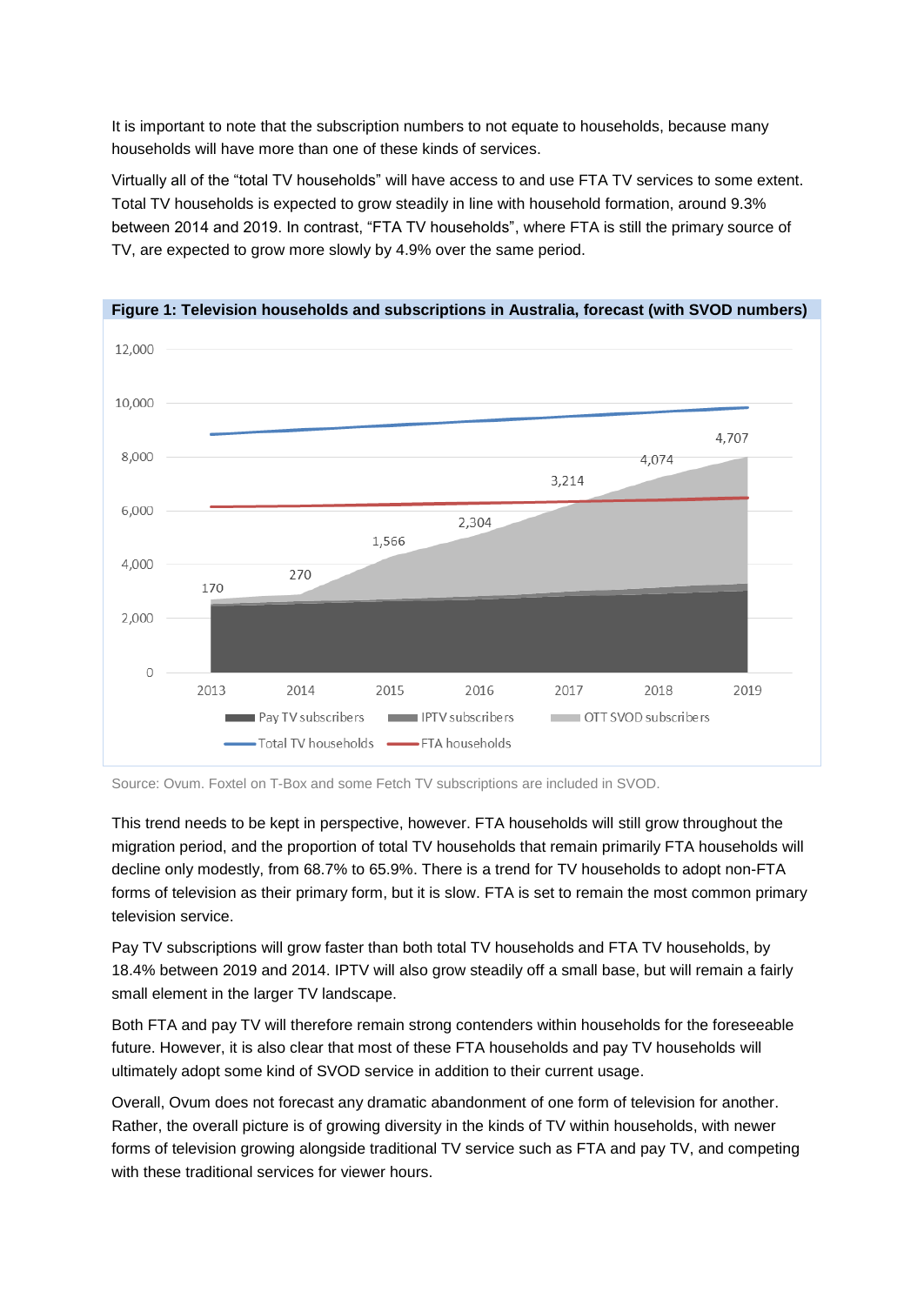## <span id="page-10-0"></span>Managed and unmanaged television

#### <span id="page-10-1"></span>New varieties of television service technology

These different television services are delivered using different technologies. The fundamental split in delivery models is between delivery over managed networks and delivery over unmanaged networks.

The whole purpose of a managed network is to ensure that services are delivered within an acceptable range of quality, and this requires investment in infrastructure that can control the delivery of services. As video traffic has increased on networks, we have seen traditional broadcasters (both free and pay), telecommunications retail service providers (RSPs) and the owners of telecommunications networks investing in greater traffic capacity and in other technologies that facilitate the efficient and effective transmission of video services from suppliers to customers.

In contrast, unmanaged networks do not have these additional investments. But the unmanaged network, which is the public Internet, has a singular advantage: it is cheap. This makes affordable the delivery of content that would be uneconomic on any other platform. Although Netflix currently steals the limelight, the future of OTT video will include thousands of niche offerings that traditional video service providers could not economically support. The "cheapness" of OTT video is therefore not something that should be eliminated from the range of customer options. Rather, customers will need to learn to manage the disadvantages of an unmanaged network in order to reap the benefits.

This division between managed and unmanaged networks needs to be qualified somewhat because the largest OTT operators like Netflix are working with traditional telcos to build content delivery networks that improve the customer experience for OTT video. Netflix in particular has invested in its own Open Connect CDN infrastructure to reduce pressure on RSP networks in the USA. These hybrids of managed and unmanaged infrastructure are becoming more common.

It is important to understand that the nbn<sup>TM</sup> will not remove the distinctiveness nature of OTT video. The nbn $<sup>TM</sup>$  will provide much faster access speeds, but above a certain threshold the quality of OTT</sup> video services does not depend significantly on access speeds. A key aim for the nbn<sup>TM</sup> is to provide universal access to 25Mbps connectivity that will enable the stable delivery of OTT video to all Australians.

To make matters even more complicated, many operators now offer services on both managed and unmanaged networks. In Australia, SVOD pioneer Quickflix has been joined by traditional pay TV operator Foxtel, which has launched its own OTT service Presto alongside its established cable and satellite offers in partnership with Seven West Media. FTA operator Nine and Fairfax Media have combined to offer the Stan service. Telstra, which offers the T-Box SVOD service also offers OTT VOD services.

At the other end of value chain, customers themselves are becoming more sophisticated in their use of television technologies and are using multiple kinds of service, both in their homes and on personal devices like smartphones.

The result is an increasingly complicated marketplace. Services differ in:

- Delivery: managed, unmanaged or hybrid.
- Revenue model: ad-supported, subscription ("pay"), hybrid ("freemium"), or pay-perview.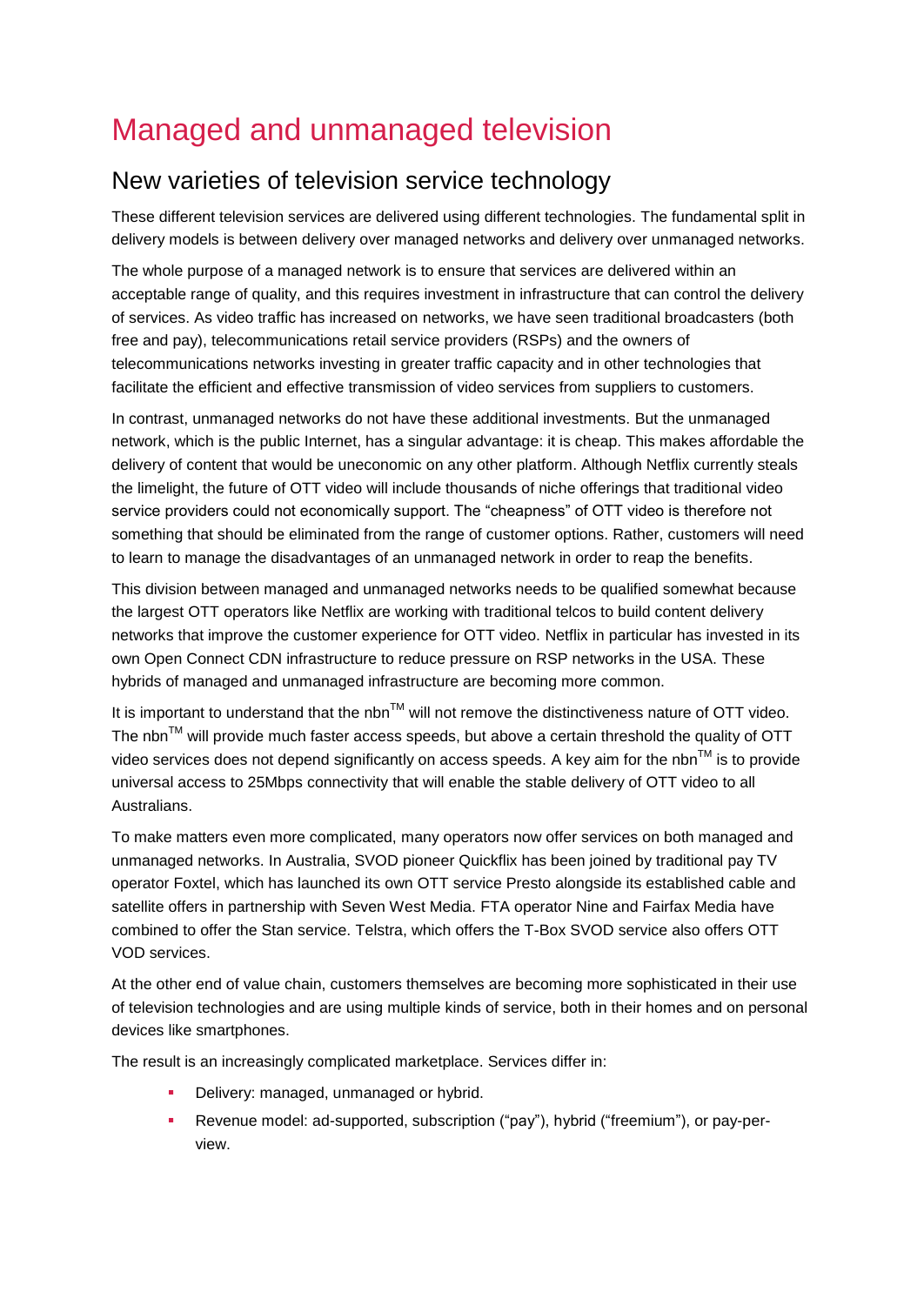- Format: traditional "linear" broadcasting, video-on-demand (VOD), or streaming VOD (SVOD).
- Device dependence: single-device (e.g. traditional TV) or multi-screen (delivered to multiple kinds of devices, including mobile devices).

These options are being combined in a wide range of service models that are disrupting the traditional TV landscape. Operators are often adopting more than one of these service models or partnering with alternative providers.

However, the most fundamental difference between these different models remains the delivery model: managed, unmanaged, or hybrid. It is this difference that will be examined below from the perspective of four different video services: FTA TV, pay TV, IPTV and OTT video. In particular, this chapter will ignore technology issues unrelated to service quality, such as conditional access, encryption and security.

Video is a high-bandwidth service, so it places significant demands on network infrastructure. Newer video formats such as high-definition (HD) and 4K video increase this pressure. Traditionally, this was handled by separating video from other kinds of communications service. Voice communications was carried on the telecommunications network, while video was carried on purpose-built television networks.

The first rupture of the barrier between these two worlds in Australia was the introduction of pay TV in the early 1990s. While satellite pay TV followed the traditional model, the Optus and Telstra cable networks built in the mid-1990s to deliver TV were ultimately upgraded to support broadband services as well. This so-called "network convergence" got a boost with the growth of DSL broadband after 2000, and the subsequent replacement of analog television with digital transmission. A new digital delivery network emerged that has become powerful enough to serve as an alternative video service platform.

### <span id="page-11-0"></span>Pay TV networks

In Australia, pay TV is delivered using two different technologies: cable networks and satellite networks. Although one is confined to the earth's surface and the other uses geosynchronous satellites, some of the infrastructure is common to both.

Cable and satellite TV do not use terrestrial radiocommunications. The level of control that pay TV service providers have over their networks is, if anything, even more thorough than the control that DTT service providers have.

In both cases, content is sourced in much the same way that content is sourced for DTT television. Again, this content is transmitted to a head end, but it is transmitted from there to the customer in two different ways.

In the case of cable networks, the video data is transmitted from the head end over fibre transmission links to cable multiplexers. These multiplexers support multiple coaxial cables which carry the digital TV signal to homes. The signal is encrypted and contains multiple television channels, so an STU is needed to decrypt the signal and provide the customer control interface. These arrangements are illustrated in Figure 4.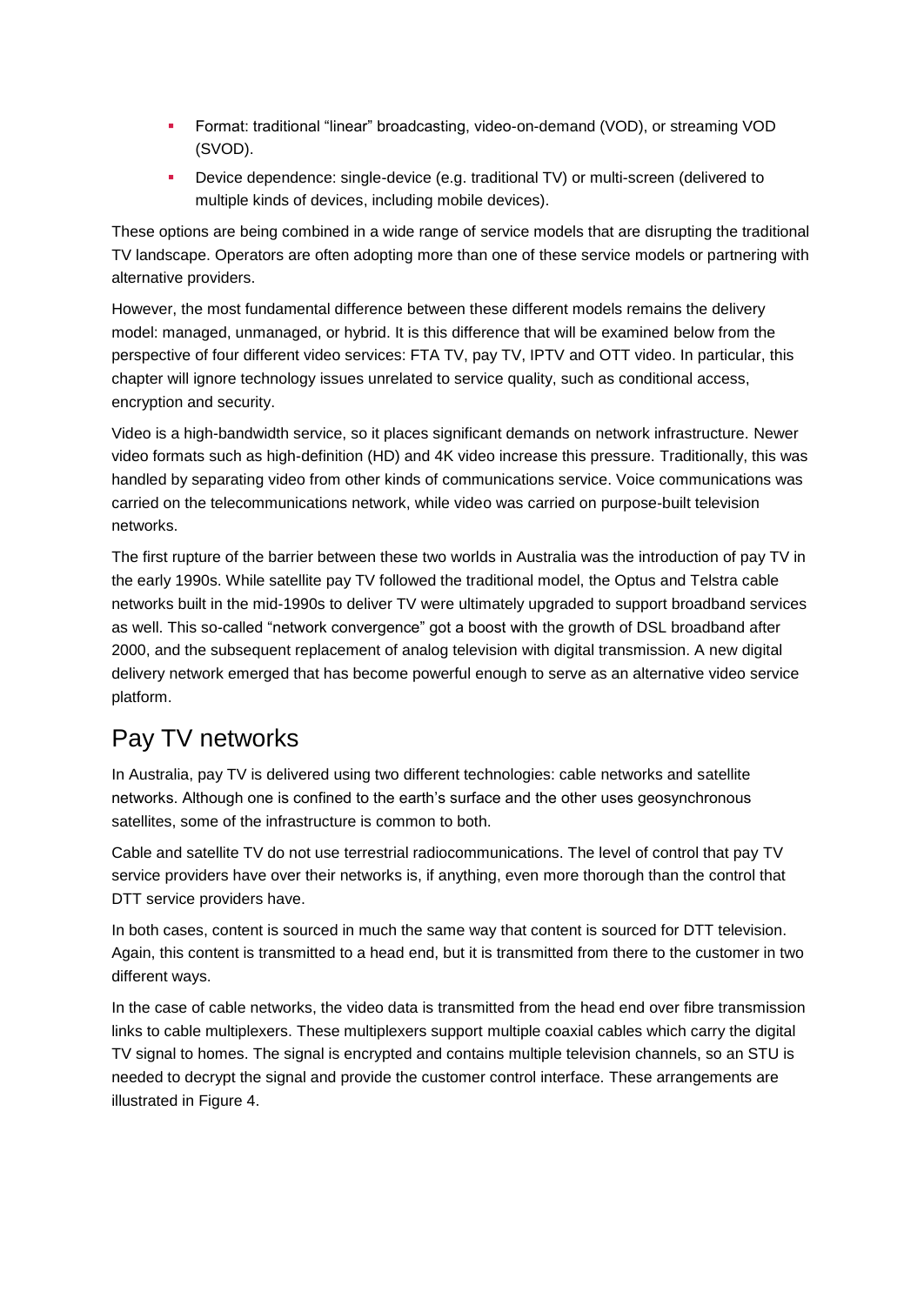



Source: Ovum

The control boundary for a cable network extends all the way to the customer premises, as the coaxial cable segment is also managed by the service provider. Again, this allows the service provider to guarantee a high level of stability and quality.

Satellite pay TV networks resemble terrestrial television networks in their basic structure, but there are no terrestrial radiocommunications transmission sites. Instead, the head send signal is sent via fibre to a ground station which transmits the signal to a purpose-built broadcast satellite. The broadcast satellite re-transmits the signal back down to satellite receivers at each customer premises, where it is decrypted and decoded for display. This is illustrated in Figure 5.



Source: Ovum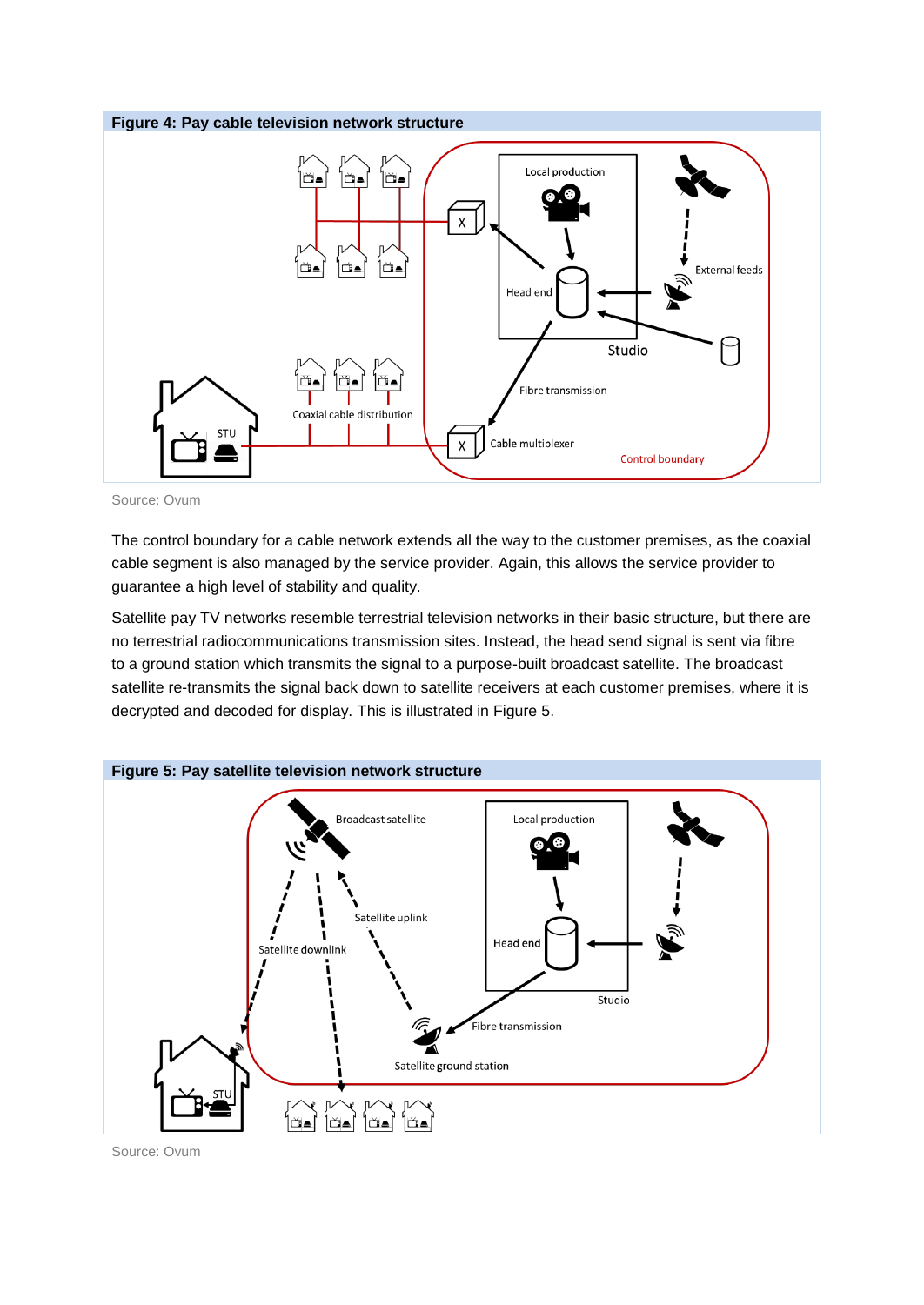Although reliant on a satellite uplink and downlink, the satellite pay TV system faces no problems that have not be solved by digital terrestrial television providers. In practice, the satellite uplink and downlink are reliable in all but the worst weather conditions, when "rain fade" can be an issue. Other than in these exceptional conditions, the broadcaster can guarantee a high level of stability and quality.

### <span id="page-13-0"></span>IPTV networks

Up to this point all of the networks considered have been fairly traditional broadcast technologies. Although these networks have been digitalised in recent years, the basic form of broadcast networks has not changed for decades.

Internet protocol TV (IPTV) is a recent addition to the suite of television technologies, having been introduced by telecommunications operators after 2000. Rather than use a custom-built broadcast network, IPTV utilises the same infrastructure as the broadband telecommunications network. Although it is distinct from the broadband service that residential customers purchase, it uses the same access infrastructure (copper, cable or fibre) that the home broadband service uses, and cannot be used without purchasing a broadband service.

The basic head end infrastructure for the generation of IPTV content at the studio is much the same as for the traditional broadcast services. This content, which can be either video-on-demand (VOD, download and watch later) or streaming video-on-demand (SVOD, watched in real time), is then distributed to telecommunications exchanges throughout Australia over the telecommunications' operator's core networks based on IP technology. The content is delivered over fibre to video service nodes, generally located at exchange buildings. From there, the content is delivered to customer premises via copper, cable or fibre links. An STU decrypts and decodes the signal for viewing. This is illustrated in Figure 6.



Source: Ovum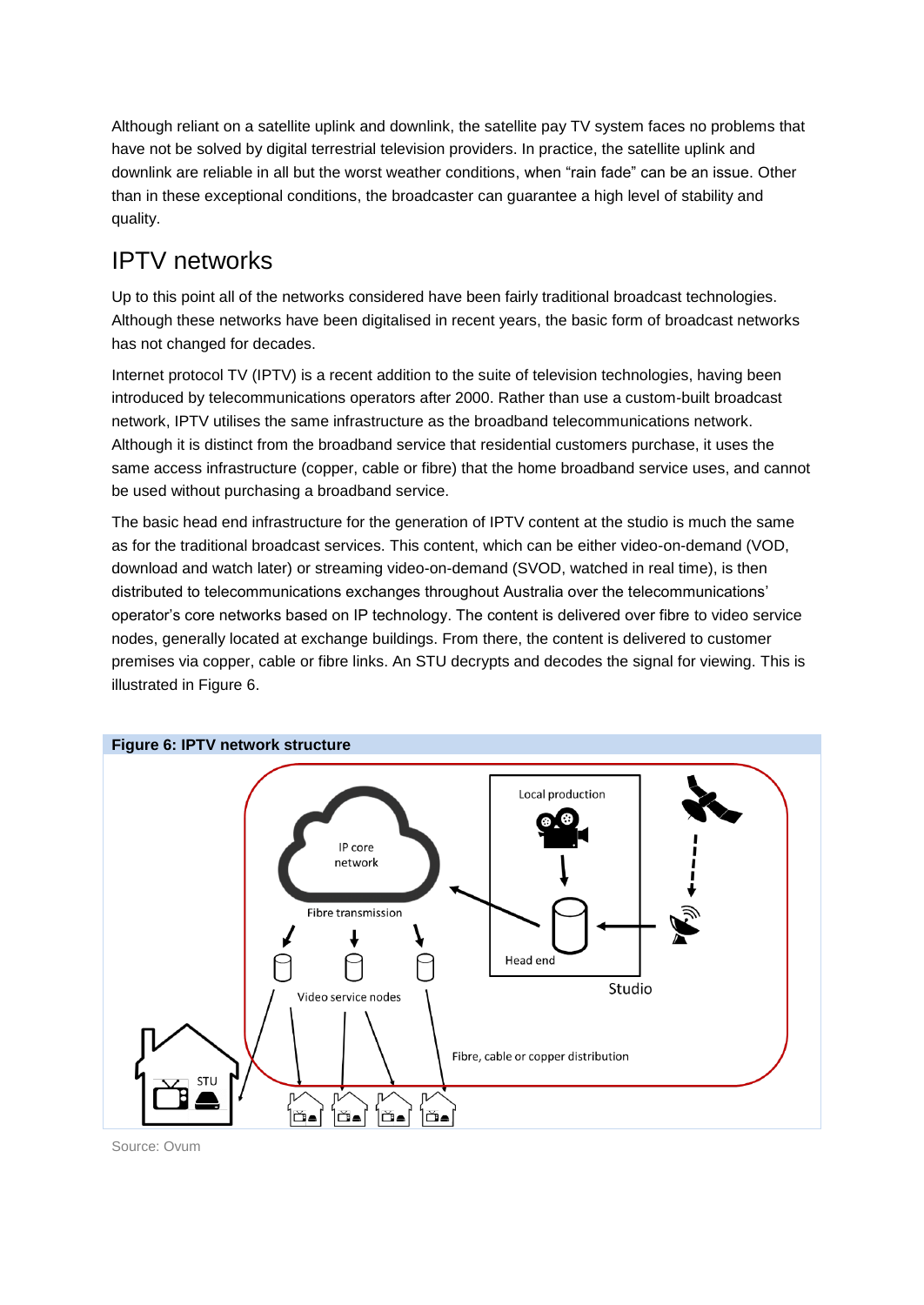There is more than one way that IPTV can be organised. Sometimes a single operator provides all or all of the infrastructure, from the head end all the way to the customer premises and the STU. The alternative approach is to use a third-party service such as Fetch TV, which provides all of the content and studio services, but partners with telecommunications operators such as Optus and Dodo to deliver jointly-managed services. (Fetch TV also offers services directly to customer premises over existing customer broadband services).

Generally, the IPTV service, whether offered by a single telecommunications operator or in a partnership between a content provider and telecommunications operator, is highly managed all the way to the video service node. Beyond that point, the service requires several Mbps of broadband data capacity on the access network. For cable and fibre networks this is almost guaranteed, but for copper networks, performance will vary depending on the capacity of the DSL broadband connection. If the connection is too slow, then the IPTV service is not operate effectively. This is one of the problems that the nbn<sup> $TM$ </sup> is designed to address.

### <span id="page-14-0"></span>OTT SVOD networks

OTT video services are delivered differently to all of the services described above. This is evident in Figure 7, where the control boundary of the network is much more restricted than any other service. Communication between the head end and the STU is over the open Internet. The open Internet is a loose federation of networks, coupled only by the use of a shared digital data transmission standard that has no central management. Customers gain access to this network through their own network operator. None of this infrastructure is controlled by the SVOD service provider.



Source: Ovum

The provisioning of capacity is left to each network operator independently, and there is therefore no guaranteed level of service on this network. The advantage of this arrangement are that these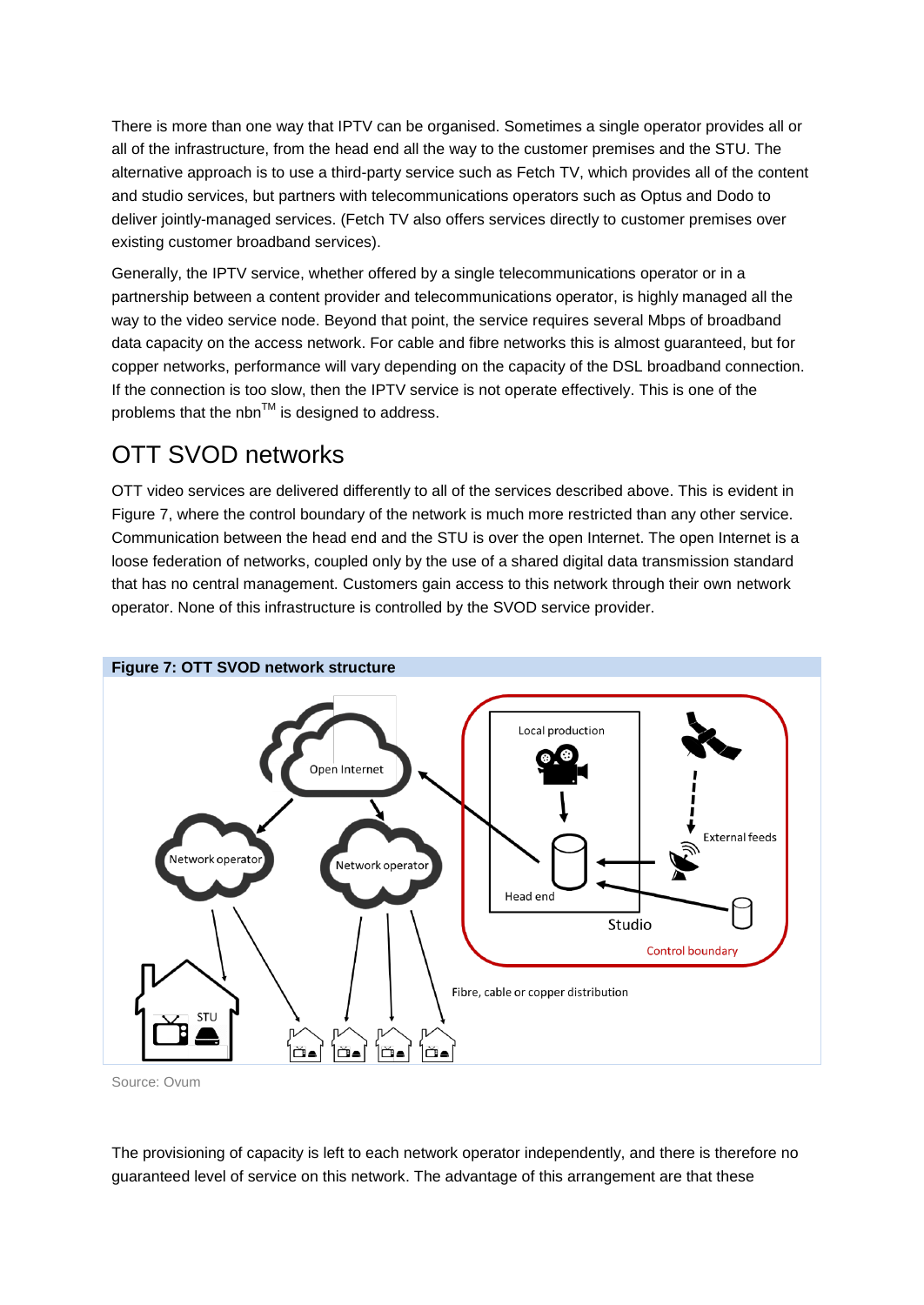disparate networks combine to form a truly global shared infrastructure that allows customers to access services, including SVOD services, from all over the world. It is also a low-cost way to organise this global network. However, these advantages come at the price of lower quality and stability, which are key to maintaining a smooth video stream, particularly at higher screen resolutions and in households where multiple streams are being used.

There are two key bottlenecks in this arrangement that can affect video performance, and are outside the control boundary of the OTT SVOD provider. The first is the access network – the last mile link that connects to the home. However, a standard definition streaming video service requires only around 2-3Mbps of average access speed. A high definition (HD) streaming video service requires only around 5Mbps average access speed.

Such speeds are available even on many existing ADSL2 networks, although the Department of Communications 'Broadband Availability Report' found that 700,000 Australian premises have no fixed-broadband access and a further 900,000 only have peak speeds of 4.8Mbps – so these subs would likely be unable to watch OTT video. The nbn™ will extend the area of Australia where these speeds are available, and so will increase access to standard and HD video.

In any case, the real bottleneck for OTT video is not usually the last-mile access network. Every access line only needs to support one household. Rather, it is the backhaul, long-distance transit, and high-capacity core networks that support millions of households that are most under pressure, and they will require new investment to keep up. Under Australia's telecommunications arrangements, this is the responsibility of the competing infrastructure providers who interconnect with the nbn<sup>TM</sup>, as shown in Figure 8.



Source: Ovum

The advantage of this arrangement for customers is that access to services, including SVOD services, is available globally and cheaply. This will ultimately open up a range of services based on niche content needs that would not be economic on any other infrastructure.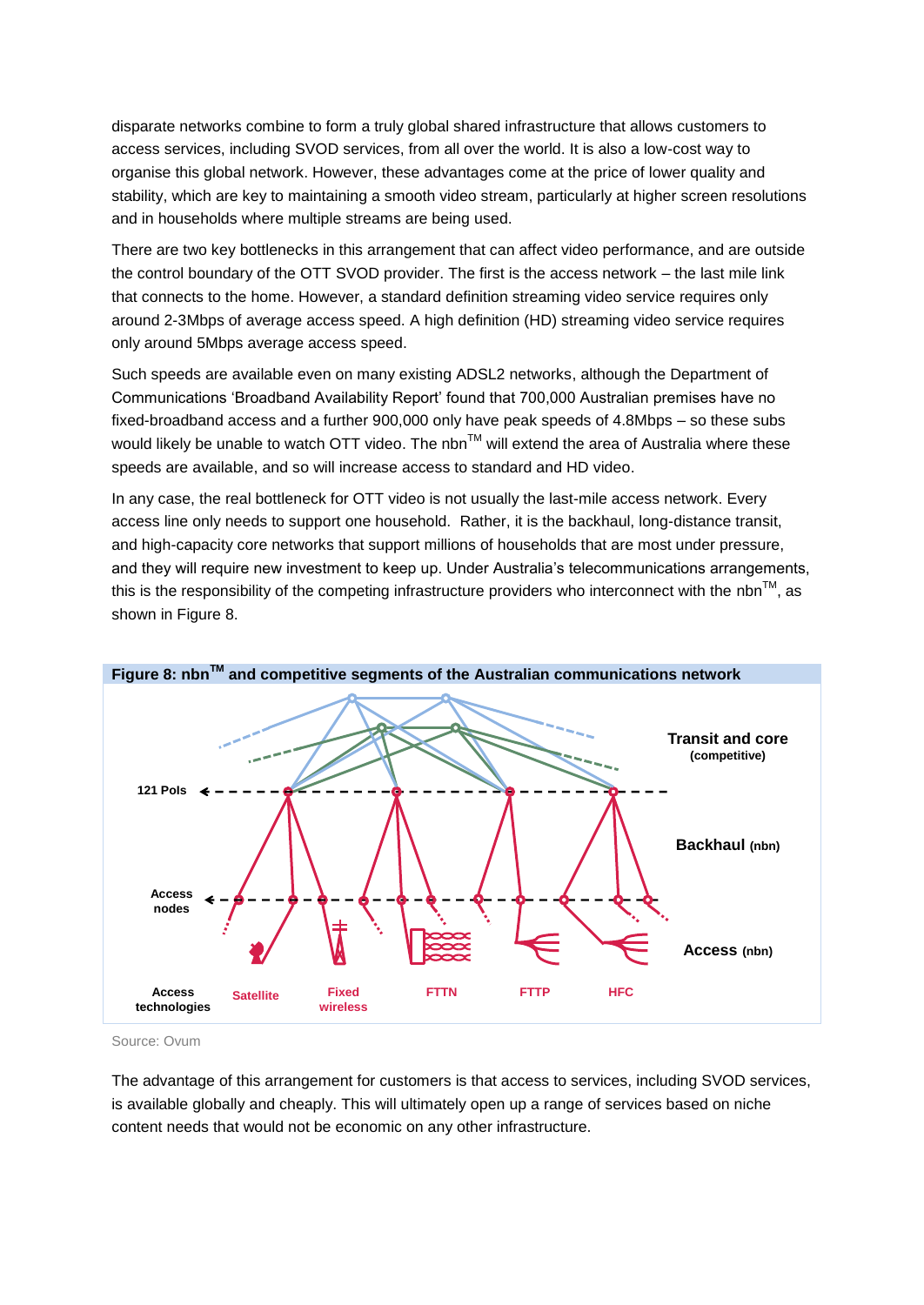#### <span id="page-16-0"></span>**Content delivery networks**

To address some of the disadvantages of the open Internet, some network operators have installed video infrastructure in their own networks to facilitate SVOD services. The speed of light limits how quickly an STU can interact with a SVOD provider, and a content source closer to the customer will respond faster.

To improve user experience and lower costs in the transmission and core networks, network operators can install servers holding copies of content in strategic locations in their service footprint. This is called a content delivery network (CDN), and these servers are called "edge servers", because they are generally located at the edge of the network near the customer. Also, some specialist CDN companies have emerged that lease CDN services to network operators, allowing the operators to minimise their own infrastructure investment. These arrangements are illustrated in Figure 9.



Source: Ovum

These "hybrid" arrangements improve the performance of OTT video services like SVOD and VOD without adding too much to the cost of the network – indeed, they can reduce costs when they reduce the need to add more transmission and core capacity to the networks.

As noted above, Netflix has invested in its own Open Connect CDN infrastructure, but this will be beyond some of the smaller niche OTT video services that are emerging. These smaller players will be reliant on network operators to provide CDN infrastructure that improves the customer experience.

In addition, video quality of service will be one of the factors that will differentiate telecommunications RSPs in the nbn™ environment. Ownership of CDNs or partnership with CDN operators will be a competitive advantage in the broadband market as well.